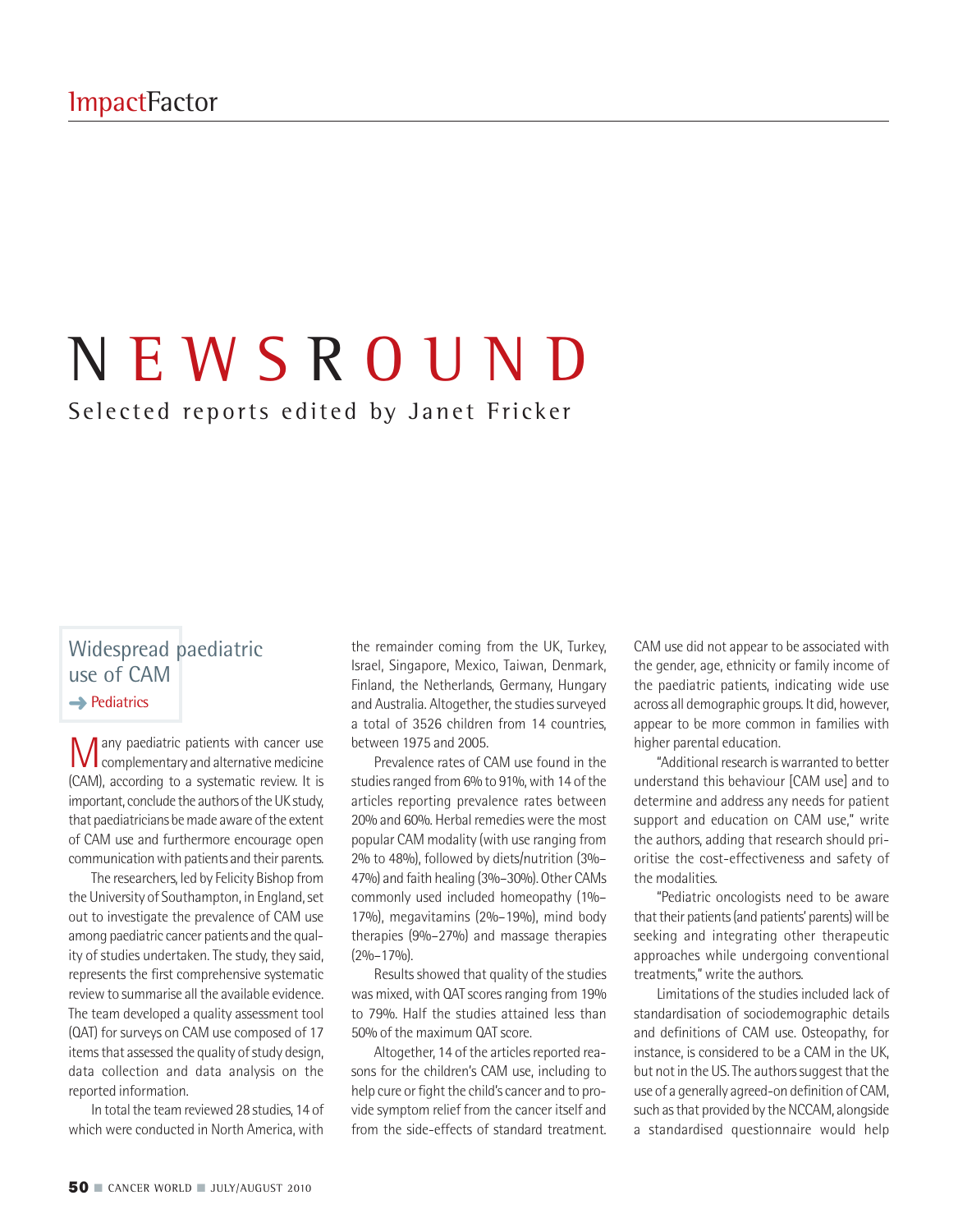achieve the collection of consistent data across different settings.

■ **F** Bishop, P Prescott, Y Chan et al. Prevalence of complementary medicine use in pediatric cancer: a systematic review. *Pediatrics* 21 April 2010, 125:768–776

# Deaths relating to gastric cancer reduced with more extensive lymph node removal **→ Lancet Oncology**

D<sup>2</sup> extended lymphadenectomy delivers bet-<br>ter locoregional control and cancer-specific survival than limited D1 surgery in patients with advanced gastric adenocarcinoma, concludes the 15-year follow-up results of the Dutch Gastric Cancer Trial (DGCT). The D2 procedure was, however, found to be associated with significantly higher postoperative mortality, morbidity and reoperation rates.

The extent of lymphadenectomy for curative resections in patients with gastric cancer has been under debate for several decades.For the DGCT trial, Ilfet Songun and colleagues from Leiden University Medical Centre, in the Netherlands, set out to assess the effect of D2 compared with D1 surgery on disease recurrence and survival in patients with resectable primary adenocarcinoma of the stomach. In all, 711 patients from 80 participating hospitals were randomly assigned (by means of a telephone call to the central data centre of the trial) between August 1989 and July 1993 to D1 dissection (*n*=380) or D2 dissection (*n*=331). D1 dissection entailed removal of the involved part of the stomach or the entire stomach including the perigastric lymph nodes (N1 level, station numbers 1–6) and the greater and lesser omenta. In D2 dissections, both the N1 and N2 lymph nodes (station numbers 7–11) were removed along with the omental bursa and the front leaf of the transverse mesocolon.

Of note isthe fact that, at the time of trial, resection of the spleen and pancreatic tail were regarded as necessary for adequate removal of D2 lymph-node stations 10 and 11 in proximal

tumours. Today, however, surgery for gastric cancer can be done with a spleen-preserving and pancreas-preserving D2 resection technique, unless removal is indicated because of tumour invasion into these organs.

The five-year results of the study, published in 1999 in the *New England Journal of Medicine*, showed no significant survival benefit in the D2 group, and a higher postoperative morbidity and mortality. However, the 11-year follow-up data, published in 2004 in the *Journal ofClinicalOncology*,showed bettersurvival results in exploratory analyses in patients with stage II and IIIa disease who underwent D2 in comparison with D1 resections.

The results of the current study show that the overall 15-year survival was 21% (82 patients) for the D1 group, versus 29% (92 patients) for the D2 group ( $P=0.34$ ). The gastric cancer related death rate was significantly higher for the D1 group (48%) compared to the D2 group (37%) (HR 0.74, *P*=0.01), whereas death due to other diseases was similar for both groups. Local recurrence was 22% in the D1 group versus 12% in D2, while regional recurrence was 19% in D1 versus 13% in D2.

Patients who had the D2 procedure had significantly higher operative mortality rates than those who had the D1 procedure  $(P=0.004)$ , higher complication rates(*P*<0.0001) and higher re-operation rates (P=0.00016). Further results showed that patients older than 70 had significantly lower overall survival in both the D1 and D2 treatment groups, male patients had lower survival than female patients in the D2 group (*P*<0.001) and patients undergoing splenectomy and pancreatectomy had significantly lower overall survival in both D1 and D2.

"Considering that a safer, spleen-preserving D2 resection is currently available in high-volume centres, and our findings of better recurrence and gastric-cancer-related survival rates, D2 resection now seems likely to be the recommended approach for patients with resectable (curable) gastric cancer," conclude the authors.

Commenting on the subgroup analyses, they add, "In selecting patients with gastric cancer for surgery, we do not think that elderly patients should be denied surgery. However,

we cannot advocate extensive surgery, especially in elderly male compared with female patients."

In an accompanying commentary, Kevin Roggin, Josh Hemmerich and Mitchell Posner, from the University of Chicago Medical Center, write,"Further debate on the absolute value of extended lymphadenectomy will likely detract from a needed emphasis on defining the optimum timing, choice of drugs and ordering of chemotherapies in patients with gastric cancer."

The authors go on to highlight inconsistencies in the studies, and question why the study did not show differences in gastric cancer deaths until several years after the procedures. "If we assumed that most of these recurrences were secondary to metastatic nodal disease that was not resected with D1 lymphadenectomy, why would the disease remain clinically quiescent for several years in the absence of adjuvant chemotherapy?"

**■** I Songun, H Putter, E Meershoek-Klein Kranenbarg et al. Surgical treatment of gastric cancer: 15 year follow-up results of the randomised nationwide Dutch D1D2 trial. *Lancet Oncology* 20 April 2010, 11:439–449

**■** KK Roggin, J Hemmerich, MC Posner. Extended follow-up after extended lymphadenectomy for gastric cancer: was it worth the wait? *ibid* pp 404–405

# UK GPs overlook older women with suspected ovarian cancer **→** British Journal of Cancer

**F** amily doctors appear to be less likely to recognise and refer older women with sus-**Tamily doctors appear to be less likely to** pected ovarian cancer for investigations as quickly as younger patients, concludes a UK study. The findings, suggest the authors, may partly explain the UK's poor cancer mortality rates for older people.

Recent studies have suggested that older patients in the UK are not benefiting as much from improvements in cancer treatments as younger counterparts. Rosemary Tate and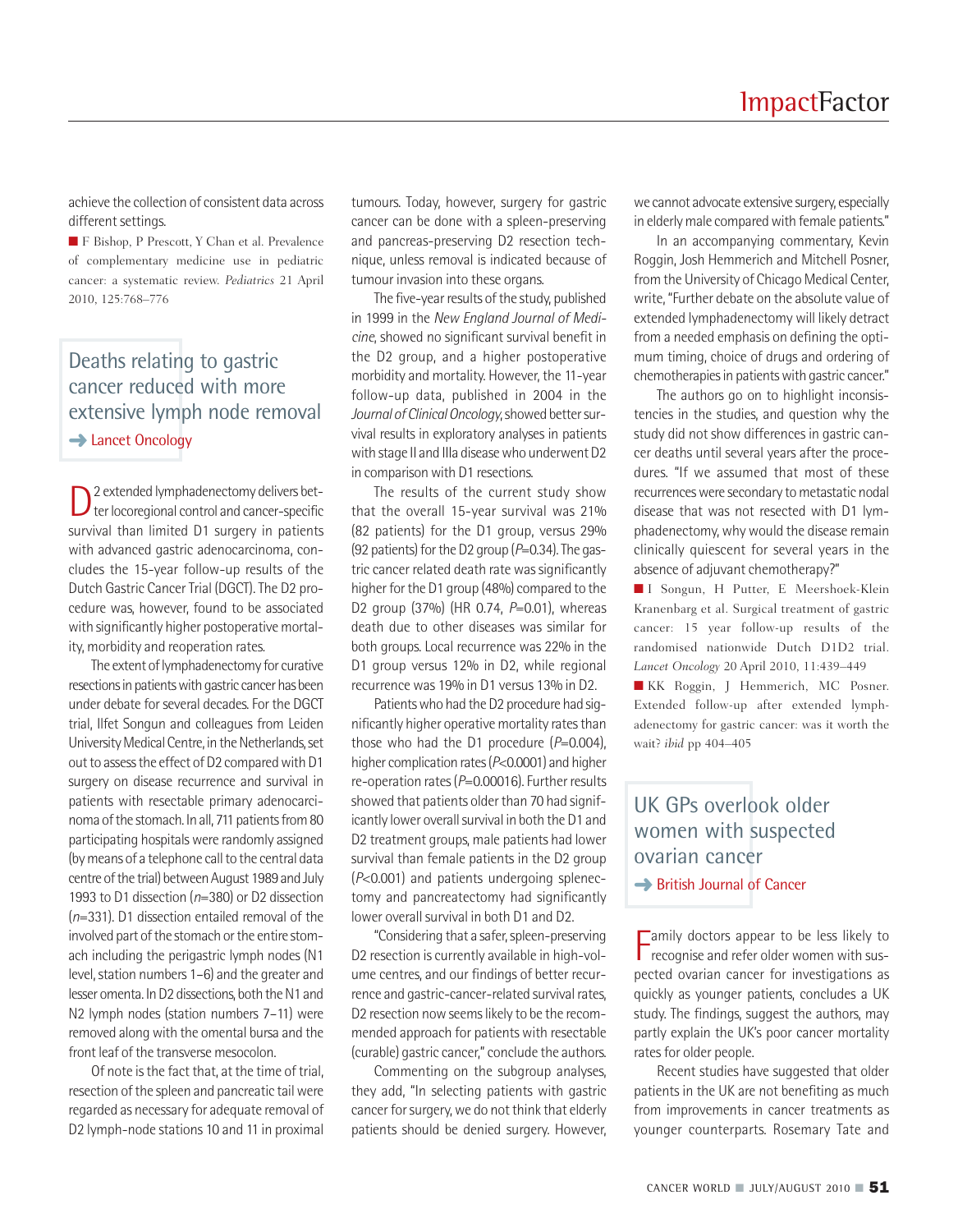colleagues, from Brighton and Sussex Medical School, decided to investigate whether this might partly be due to differential rates of referral, using ovarian cancer as an example.

Studying the General Practice Research Database (GPRD), the investigators identified all women aged between 40 and 80 years on 1 June 2002 with a "Read code" for ovarian cancer recorded between June 2002 and May 2007. Using these records, the investigators compared the GPRD incidence of ovarian cancer with rates compiled from UK cancer registries and investigated the relationship between age and coded investigations for suspected ovarian cancer.

Of the 1107 cases registered on the GPRD over this period, 73% had been coded as having at least one relevant investigation or referral to a gynaecologist in the year before diagnosis. The proportion decreased with age - results showed that 82% of under-55s had undergone at least one investigation in the 12 months prior to diagnosis, in comparison to 75% of 55-to 69 year-olds and 66% of people aged over 70 years.

The researchers also found that GPs were slower to refer elderly women. Women aged 45-69 were typically referred within 10 weeks of visiting their GP, while those aged between 75 and 79 years usually waited for 20 weeks before seeing a specialist.

The rates of recorded diagnoses of ovarian cancer in the GPRD, the researchers found, were lower than those recorded in UK cancer registries for all age groups. However, these differences were much larger for patients aged over 60. For example, for women aged 45–50 the difference was only 5% as compared with 22% for those aged between 75 and 80.

"This study, based on recent information from GP surgeries, suggests that there is a decline in recorded investigation and referral in olderwomen for ovarian cancer," conclude the authors. "Such delays could be an important cause of avoidable morbidity and mortality, and if our results are generalisable to other cancers, they could contribute to the lower survival rates and higher mortality rates experienced in the United Kingdom compared with other European countries."

While the investigators could not say whether the results could be generalised to other cancers, they added, "ovarian cancer would seem to be a good example to study as it is one of the most common cancers experienced by older women, and its prognosis is greatly improved if it is diagnosed at an early age."

The researchers stress that while the reasons for the discrepancy between the GP database and the UK cancer registry are not clear, they might be explained in part by how and when the data were recorded. It may be possible that GPs are less motivated to record cancer diagnoses in older people if they have other serious illness. Furthermore recording details of the disease may be deemed to be less important for older people.

The researchers now plan further studies investigating the different strategies used by GPs in different age groups, and exploring whether these findings can be generalised to other cancers.

■ A Tate, A Nicholson, J Cassell et al. Are GPs under-investigating older patients presenting with symptoms of ovarian cancer? Observational study using General Practice Research Database. *Br J Cancer* 2 March 2010, 102:947–951

### Chemotherapy improves survival in NSCLC **➜**Lancet

Chemotherapy improves survival for patients<br>with operable non-small-cell lung cancer (NSCLC), a meta analysis of 47 studies from the NSCLCMeta-analyses Collaborative Group has concluded.

The UK and French investigators, led by Sarah Burdett of the Medical Research Council ClinicalTrials Unit, in London, set out to assess the effects of adjuvant chemotherapy, with or without postoperative radiotherapy, in patients with NSCLC who had begun treatment on or after 1 January 1965.The group has previously undertaken two meta-analyses.The first, published in 1995, suggested that chemotherapy with cisplatin-based regimens delivered a 5%

improvement in five-year survival that was not statistically significant (HR 0.87, *P*=0.08); while the second meta-analysis, published in 2008, (which included only trials with modern cisplatin-based regimens) found a significant survival benefit of 5.4% (HR 0.89, *P*=0.005). Unlike the group's previous meta-analyses, the current analysis was restricted to patients with early-stage disease.

"In these meta-analyses, we have an opportunity to bring together most trials undertaken during the past few decades, and to assess the effectiveness of adjuvant chemotherapy in patients with non-small-cell lung cancer world wide," write the authors.

The investigators included trials (not confounded by additional therapeutic differences) comparing surgery plus adjuvant chemotherapy versus surgery alone, or surgery plus adjuvant radiotherapy and chemotherapy versus surgery plus adjuvant radiotherapy. The primary endpoint was overall survival, defined as time from randomisation until death from any cause.

The comparison of treatment with surgery alone to treatment with surgery and chemotherapy was made using information from 34 trial comparisons (8445 patients and 3323 deaths). Results showed the addition of chemotherapy provided a 4% absolute increase in survival at five years, from 60% to 64%.

The comparison of treatment with surgery and radiation to treatment with surgery, radiation and chemotherapy included information from 13 trial comparisons(2660 patients,1909 deaths). Results also showed a 4% absolute increase in survival at five years from the addition of chemotherapy, from 29% to 33%.

Subgroup analyses did not show any statistically significant effect of age, sex, histology, performance status, stage or type of chemotherapy on survival benefit.The authors, however, point out that the subgroup analyses contained only small numbers, delivering too low statistical power to detect clinically meaningful differences.

"Our results show a benefit of adjuvant chemotherapy after surgery, which has been already shown in some large trials but not in others,"write the authors, adding that although